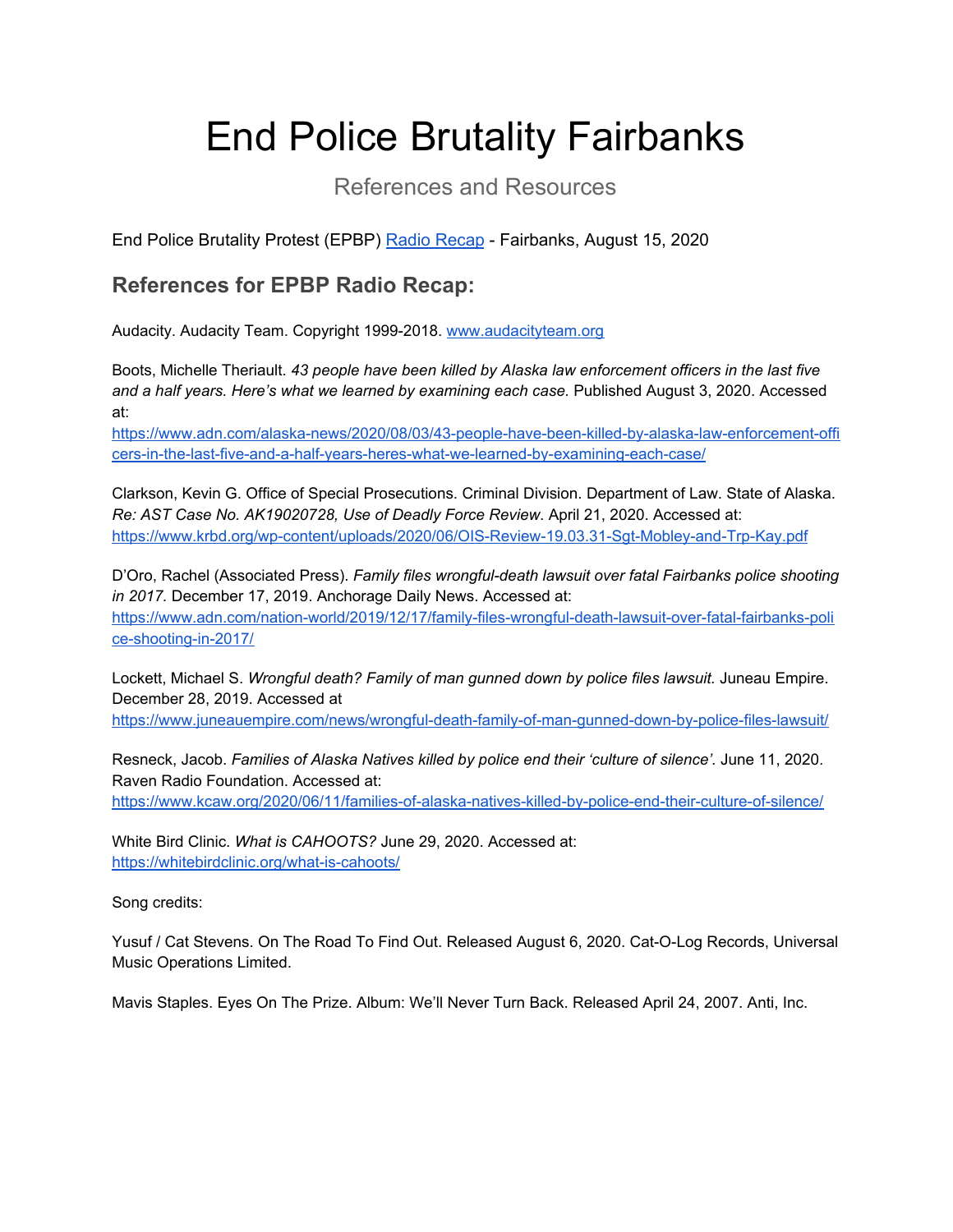**Additional resources mentioned in EPBP interviews:**

[Fairbanks](https://www.fairbanksalaska.us/citycouncil) City Council and How to [Participate](https://www.fairbanksalaska.us/citycouncil/page/stay-connected-city-council)

Alaska Peace Center [Newsletter](http://www.alaskapeace.org/)

Persist Behavioral [Management,](https://www.persistbehavioral.com/) Inc. and their [Facebook](https://www.facebook.com/PERSISTBehavioral/)

Full [Report](https://www.krbd.org/wp-content/uploads/2020/06/OIS-Review-19.03.31-Sgt-Mobley-and-Trp-Kay.pdf) from use of deadly force in killing of Kevin McEnulty

*[Anyone's](https://longreads.com/2019/12/09/anyones-son/) Son,* By [Wudan](https://longreads.com/2019/12/09/anyones-son/) Yan - Longreads: Article about Cody Eyre's death

Qualified Immunity:

- Article from Nathan Sobel on *Lawfare*, "What is Qualified [Immunity,](https://www.lawfareblog.com/what-qualified-immunity-and-what-does-it-have-do-police-reform) and What Does It Have To Do With Police [Reform?"](https://www.lawfareblog.com/what-qualified-immunity-and-what-does-it-have-do-police-reform)
- [RadioLab](https://www.wnycstudios.org/podcasts/radiolab/articles/radiolab-presents-more-perfect-mr-graham-reasonable-man) episode on the *Graham v. Connor* case, the "objective reasonableness" standard, and how it impacts policing today.
- WBUR, ["Understanding](https://www.wbur.org/radioboston/2020/07/14/qualified-immunity-police-reform) Qualified Immunity and Its Place In The Police Reform [Debate"](https://www.wbur.org/radioboston/2020/07/14/qualified-immunity-police-reform)

Community Care and Crisis Response:

- [CAHOOTS](https://whitebirdclinic.org/what-is-cahoots/) : Crisis Assistance Helping Out On The Streets in Eugene, Oregon. "a mobile crisis intervention team, designed as an alternative to police response for non-violent crises."
- [National Guidelines for Behavioral Health Crisis Care Best Practice Toolkit.](https://www.samhsa.gov/sites/default/files/national-guidelines-for-behavioral-health-crisis-care-02242020.pdf) SAMHSA (Substance Abuse and Mental Health Services Administration).
- ['If the Police Aren't Needed, Let's Leave Them Out Completely'](https://www.pewtrusts.org/en/research-and-analysis/blogs/stateline/2020/06/23/if-the-police-arent-needed-lets-leave-them-out-completely), By Matt Vasilogamros. June 23, 2020. The Pew Charitable Trusts.

**Additional community resources:**

[Indigenous](https://www.facebook.com/indigenouslivesmatterAK/) Lives Matter Alaska Facebook page

Lisa and [Angel](https://www.facebook.com/Lisa-and-Angel-100194341735612/) - Lisa McEnulty and Angel Stickman Facebook page to "spread awareness, educate, build resiliency" about police brutality and racism in Fairbanks and Alaska.

Missing and Murdered [Indigenous](https://www.facebook.com/MMIWGAlaska/) Women and Girls, Alaska

[Sovereign](https://www.silainuat.org/) Inupiat for a Living Arctic and SILA [Facebook](https://www.facebook.com/silainuat/?__tn__=K-R&eid=ARB6_MCrsMwE8HtUVHTXJHVCqmrRzvz0oy8YVPCL4fSm1L-8DeYx-x3akrqxFn8nf3VER1qL61q_x3CU&fref=mentions&__xts__[0]=68.ARDiDlJDE9lDgu5lhseVWaMGNVTlQiGGg-3ezXPW3GiFwfUeG5xwYLkQl0PLuhoqOP5HixfyZ10K1A5i54NngranKS12m_SsRMuLnu5Jt9XeqxjKLeMmwaxYs9Bl6BKeRUY_oAXAeyPWrHrHvochyj1b-S0PuPoP-371bt76gK_fAXlq0GBf8ju6C8Po3nnYveHzpVItzvQIzLVtWG2Y0SuLgWMzyVWe7pRAuCt2fNsItkbZSnl3PdXFahSUS8NXx6ExlVFb3J81HiLhpFxfCrhvoORt7OYg5Aocc8KtY9JN5e0LQJ1SsQmTeaxv_dZ-H0HPiLloM53gp2iX8Uw4ql2b5e2l9ccUgfsZTj3PXWmmsPGLOPRPHM8XnMGy2Mx79Sr2smiO7Wj5zhyizMF2oLgv77pOEBx5vN4Req6Ozf9kLspDHWuRHu5RzeZ-LvRt482Iqo6bGEeAoLiLzpxXAhYn-6AvzdaT8NW6f8UVmXlr8a-V): To truly tackle racism, mental health, and climate concerns, we must recognize the way colonialism is still threatening the well-being of Indigenous communities.